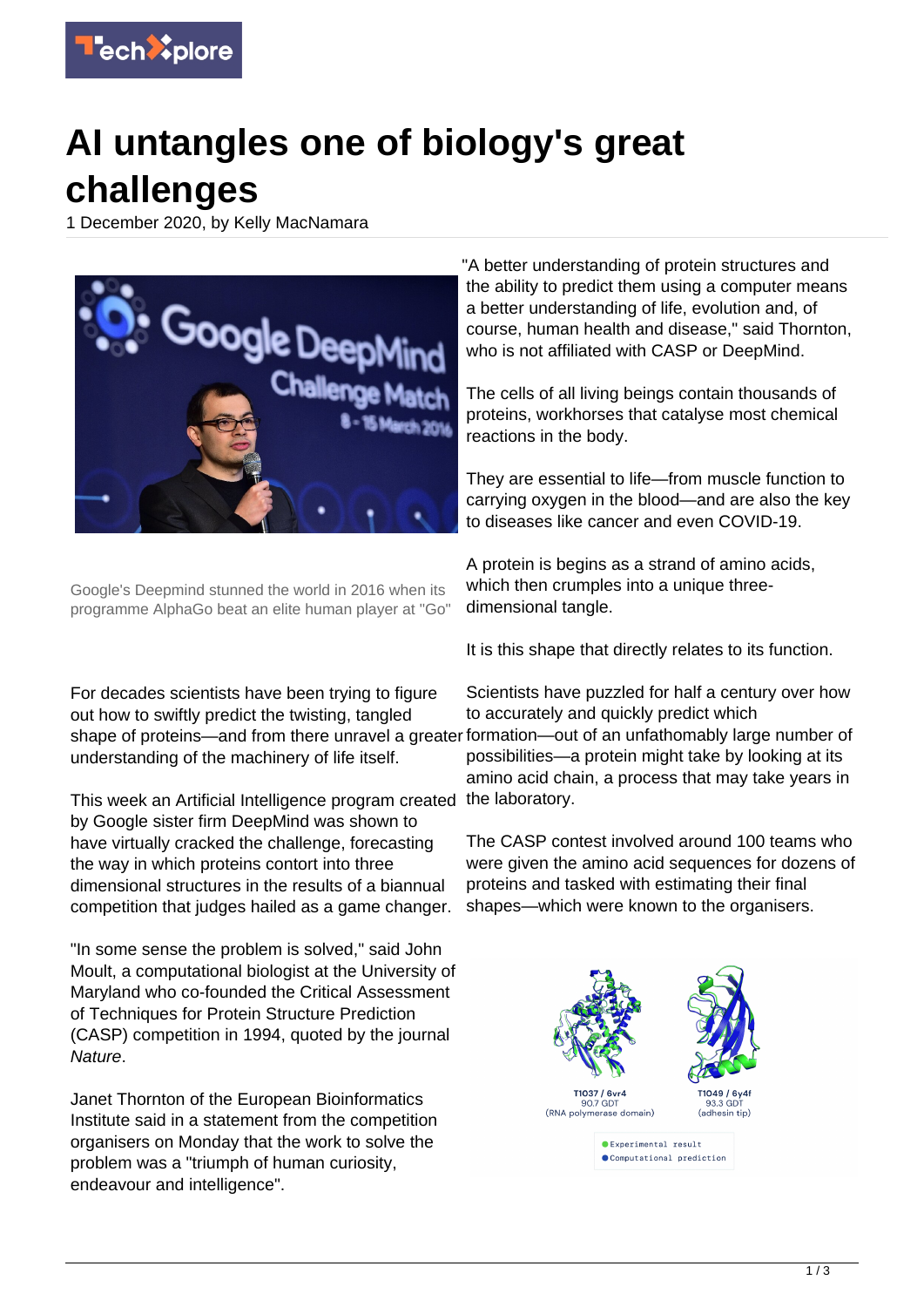

Two examples of protein targets in the free modelling category. AlphaFold predicts highly accurate structures measured against experimental result. Credit: DeepMind

DeepMind—whose programme AlphaGo stunned the world in 2016 by beating an elite human player in the complex strategy game "Go"—was already at the top of the field in the last contest in 2018.

This time its AlphaFold programme determined the shape of many of the proteins "to a level of accuracy comparable to that achieved with expensive and time-consuming lab experiments", according to the CASP organisers.

## **'This changes medicine'**

Andrei Lupas, an evolutionary biologist at the Max Planck Institute for Developmental Biology who was part of the assessment team, told Nature that AlphaFold had helped him determine the structure of a protein that his lab had been trying to pin down for a decade.

"This will change medicine. It will change research. It will change bioengineering. It will change everything," he told Nature.

Derek Lowe, who writes about [drug discovery](https://techxplore.com/tags/drug+discovery/) and the pharma industry for Science Translational Medicine, described protein folding as like "watching piles of hinged lumber spontaneously restack themselves into functional boats, wagons and treehouses".

He said the AlphaFold results did not mean the programme would consistently come up with the right protein structure.

"But getting that level of structural accuracy on that many varied proteins is something that has just never been done before."

DeepMind said it was looking at how the programme might help increase knowledge of certain diseases, for example to identify whether a

[protein](https://techxplore.com/tags/protein/) has malfunctioned.

"These insights could enable more precise work on [drug development,](https://techxplore.com/tags/drug+development/) complementing existing experimental methods to find promising treatments faster," it said in a statement.

The firm added that it was working to produce a peer-reviewed paper and was "exploring how best to provide broader access to the system".

## **More information:**

[deepmind.com/blog/article/alph … challenge-in](https://deepmind.com/blog/article/alphafold-a-solution-to-a-50-year-old-grand-challenge-in-biology)[biology](https://deepmind.com/blog/article/alphafold-a-solution-to-a-50-year-old-grand-challenge-in-biology)

© 2020 AFP